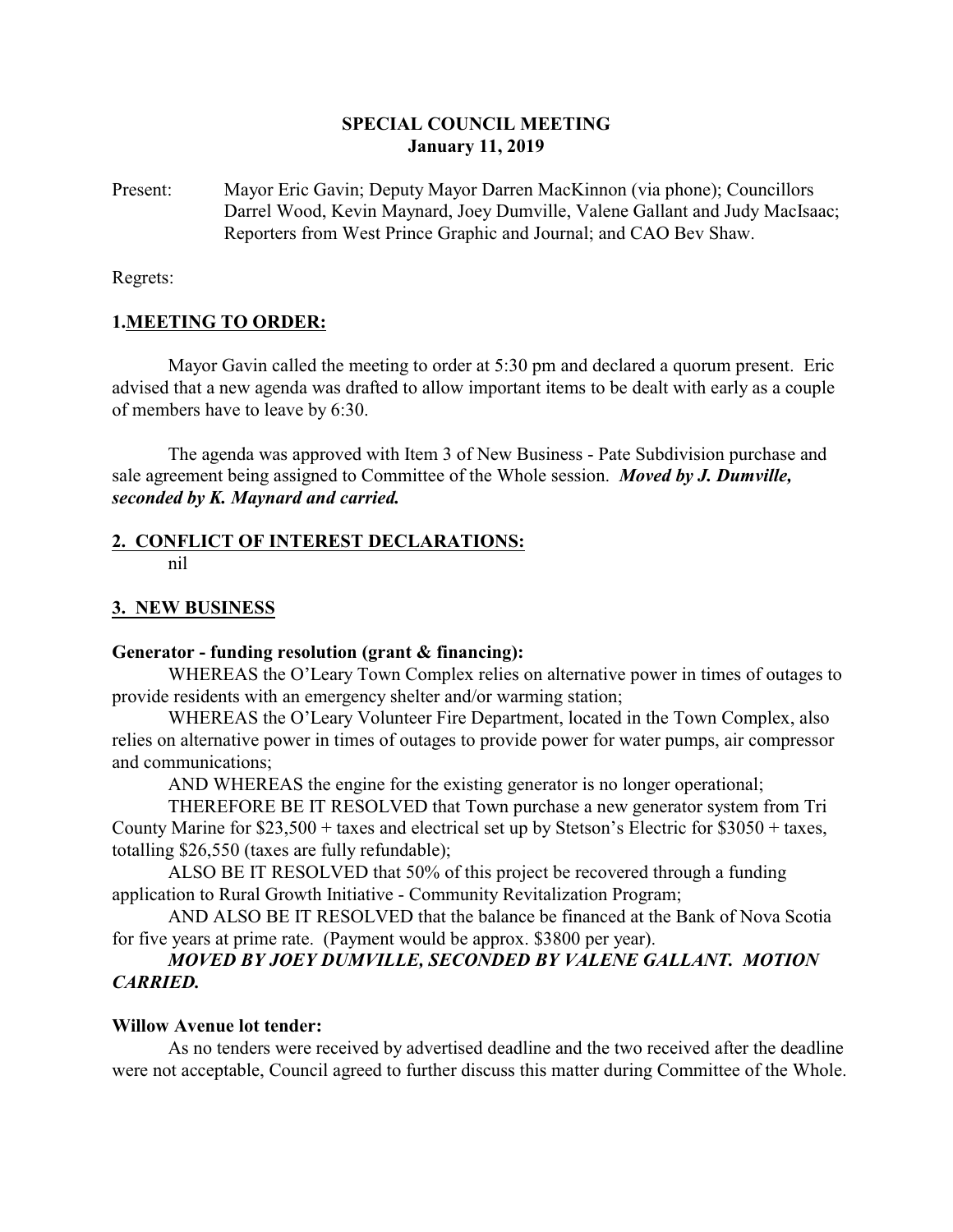#### **Pate Garden Subdivision purchase and sale agreements:**

Assigned to Committee of the Whole.

#### **Curling Club and Rink Request:**

Judy and Darrel excused themselves from the meeting during this discussion due to a possible conflict of interest.

*Moved by K. Maynard, seconded by D. MacKinnon and carried* that the request from the rink and curling club to have the Town provide snow removal services be declined as it is not appropriate to use the Town's resources for properties not owned by the Town.

#### **Red Rock Curling**:

*Moved by J. MacIsaac, seconded by D. Wood and carried* that the Town support this curling club event with a donation of \$200 as done in previous years. Judy will try to arrange for a team to play.

### **West Prince Chamber of Commerce:**

*Moved by D. MacKinnon, seconded by K. Maynard and carried* that the Town support the Chamber of Commerce awards gala with a donation of \$500 as done last year.

### **FPEIM semi annual meeting:**

The meeting is scheduled for Saturday, January 19, 2019 from 9 - 3 in Kinkora. Kevin, Eric, and Darren have agreed to attend and Judy to get back to Bev soon.

### **Confirm Cavendish Agri Services permit:**

*Moved by J. Dumville, seconded by J. MacIsaac and carried that development permit for* Cavendish Agri Services to construct a new blending tower at 41 North St., value approximately \$3.5 M, be approved.

#### **4. MINUTES**

The December 12, 2018 regular council meeting minutes were reviewed for errors and omissions. Typo on page 2 to be corrected. *Moved by D. MacKinnon, seconded by K. Maynard and carried* that council meeting minutes be approved.

#### **BUSINESS ARISING FROM MINUTES**

Eric received information from Robert Morrissey's office regarding funding program that may help the fire department. Its been forwarded to Chief Phillips.

### **6. FINANCIAL BUSINESS:**

Financial reports circulated to Council. Darren reviewed the current GIC's and explained the payable amount as being related to the subdivision and retail centre projects. He briefly reviewed the variances in the budget and stated we are in good condition financially. Noted that this budget period is for 15 months.

 Bank balances as follows: December 31/2018 for general account - \$254,078.57 and for sewer - \$177,213.35. Expenses for December, 2018 for general totaled \$33,248.05 and for sewer \$9,046.92. Revenue for December 2018 for general - \$59,775.33; for sewer \$1,508.48. Gas tax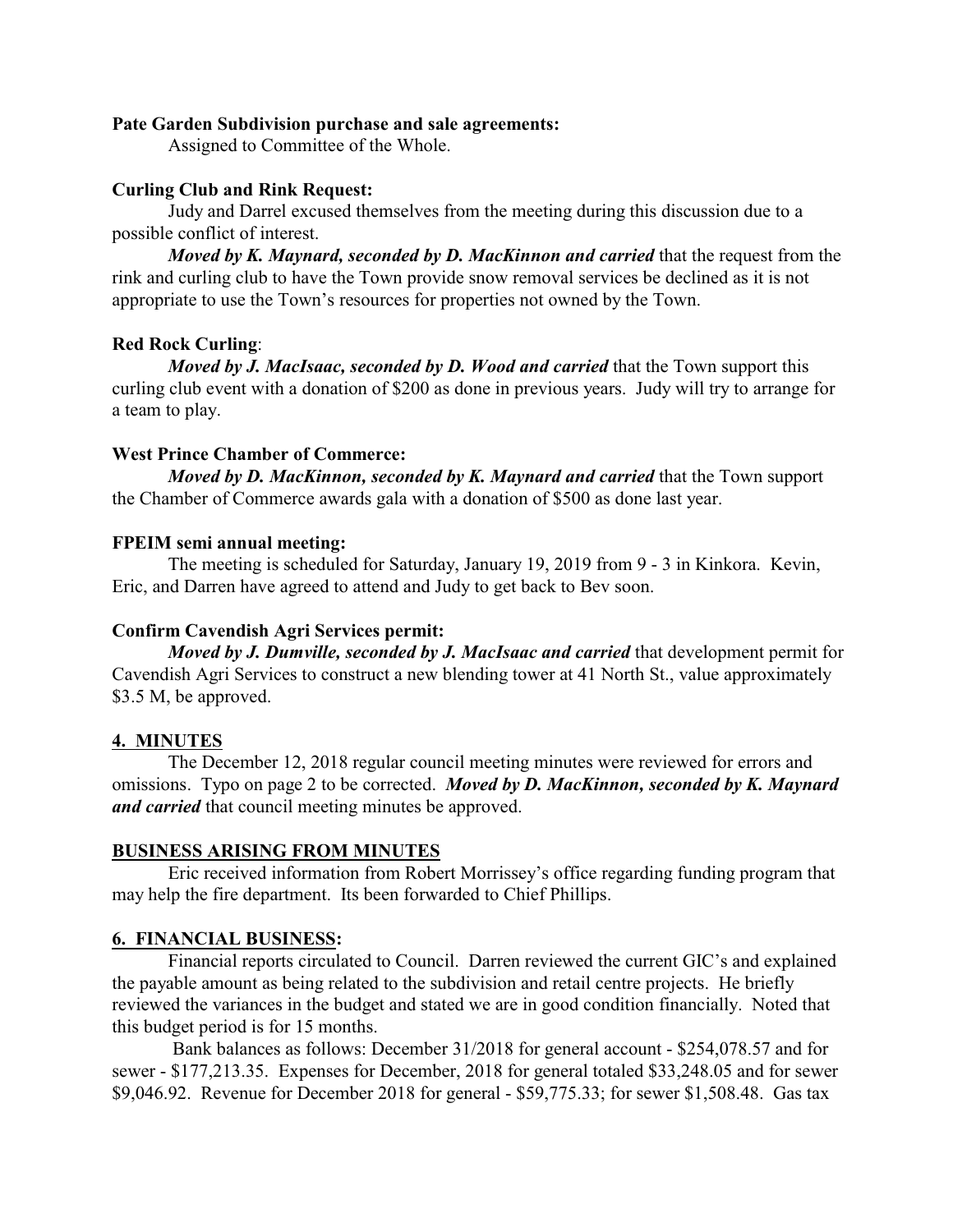account - revenue for December \$50,000, investments matured totaled \$50,520, investments purchased totaled \$100,520 and expenses at \$17.70. *Moved by D. MacKinnon, seconded by D. Wood and carried* that financial reports and paid bills for December 2018 be approved.

### **7. OTHER NEW BUSINESS**

*A. Mayor's report* - Eric reported attending the New Year's Levee, the Figure Skating Club breakfast and the Newcomers event at the curling Club.

*B. Administrator's report -* Bev reported working on the following: generator quotes and funding, Willow Avenue lot tender, realtor agreement, Fire Department honorariums, snow removal complaints and sewer rate review. New signing authority documents completed as well FPEIM survey. Reminded Council of Clifford Lee meeting.

Building/development/business permits in December - preliminary to Cavendish Agri Services. Bev's overtime at 9.5 hours, 1 week of 2018 vacation left; Dale's overtime at 63 hours; Jessica's overtime at 24 hours.

# *C. Reports from Departments*

*Properties (Kevin)* - Kevin reported meeting with Dale and viewing the condition of the maintenance building. It is in poor condition with rotten support beams, considerable water damage due to leaky doors and mud floors. To obtain quotes on repairs.

*Streets & Sidewalks (Valene) -* Valene reported numerous complaints regarding the snow removal on O'Leary streets. Directing the complaints to Kevin Matthews, snow removal contractor with the Province, appears to have improved the conditions.

*Newcomers/Recruitment (Judy) -* Judy attended the newcomers event at the curling club. There was about 35 attendees. The levee went well.

*Recreation (Joey) -* Joey reported meeting with Jessica and reviewed the monthly report. He's asked for more detail on the reports. The levee went great and so did the curling club event for newcomers. Recreation flyer to be sent out soon and Jessica is working on hosting the Under 12 Eastern Canadians this summer.

*Fire Department/Police (Darrel)* - Darrel reviewed the monthly report from Fire Chief Ron Phillips and advised that he and Eric attended the fire department annual meeting. Discussion followed on replacement of fire department members dress uniforms - town to continue paying one-third of new and replacements pieces of uniforms. RCMP monthly report reviewed. Bev to contact Staff Sgt. about meeting with Council as a member hasn't been attending council meetings lately.

*Community Development & Sanitation (Eric) -* Eric reported meeting with Robert Henderson and Bobby Morrissey regarding funding programs for the fire department. Regarding Sanitation, Eric reported further issues have developed at the lagoon UV system but parts are under warranty.

### *D. Fees Bylaw # 2018-08 - Second Reading*

Whereas the Municipal Government Act requires a bylaw to enable the Council of the Town of O'Leary to pass bylaws establishing and requiring the payment of fees for development permits, business licenses, inspections, parking, recreation, rentals and other matters for the purpose of raising revenue;

And whereas the Fees Bylaw # 2018-08 was read and formally approved a first at the Council meeting held on December 12, 2018;

Therefore be it resolved that Fees Bylaw # 2018-08 be hereby read a second time.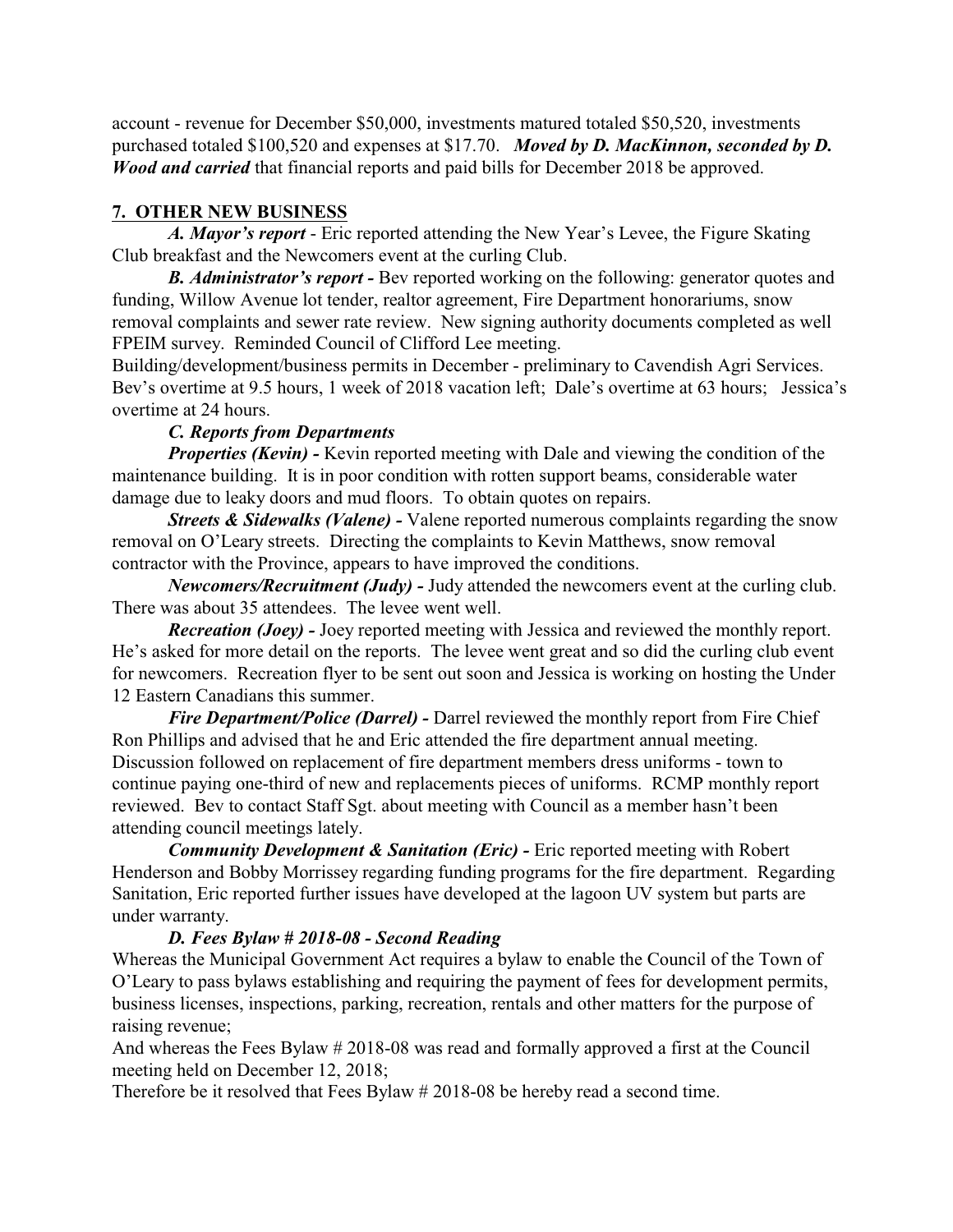MOVED by Kevin Maynard, SECONDED by Judy MacIsaac and CARRIED.

Whereas the Municipal Government Act requires a bylaw to enable the Council of the Town of O'Leary to pass bylaws establishing and requiring the payment of fees for development permits, business licenses, inspections, parking, recreation, rentals and other matters for the purpose of raising revenue;

And whereas the Fees Bylaw # 2018-08 was read and approved at two separate meetings of Council held on different days;

Therefore be it resolved that the Fees Bylaw # 2018-08 be formally adopted. MOVED by Joey Dumville, SECONDED by Judy MacIsaac and CARRIED.

# *E. Elections Bylaw # 2018-06 Amendment # 1 - Second Reading*

WHEREAS the Municipal Government Act requires a bylaw to authorize the municipality to hold an election for municipal mayor and council positions;

AND WHEREAS amendments are required to ELECTIONS BYLAW # 2018-06;

AND WHEREAS Elections Bylaw # 2018-06 Amendment # 1 was read and formally approved a first time at the Council meeting held on December 12, 2018;

BE IT RESOLVED that Elections Bylaw # 2018-06 be amended as follows:

Section 9.5 to read "Pursuant to Subsection 4 (3) of the Campaign Financing Regulations and effective January 1, 2019, neither a candidate nor that candidate's spouse shall make a contribution to that candidate's own election campaign exceeding the amount by other contributors."

Section 14.1 to read "Pursuant to subsection 13 (1) of the Campaign Financing Regulations, a person who contravenes a provision of this bylaw is guilty of an offence and liable on summary conviction to a fine not exceeding \$2000.00."

Section 17.1 to read "An advance poll will be held in accordance with section 45 of the Act and section 43 of the Regulations on the Saturday prior to the municipal election."

Section 18.1 to read "Pursuant to sections 10 and 11 of the Election Regulations, the election office shall be opened from the fourth Tuesday before the election at the O'Leary Town Complex, located at 18 Community Street, O'Leary, PE, and shall be open each business day from 9 am to noon and 1 pm to 3 pm and includes Advance Poll Day from 9 am to 12 noon and Election Day 9 am to 7 pm."

AND ALSO BE IT RESOLVED that ELECTIONS BYLAW # 2018-06 AMENDMENT # 1 be hereby read a second time.

MOVED by Darrel Wood, SECONDED by Kevin Maynard and CARRIED.

WHEREAS the Municipal Government Act requires a bylaw to authorize the municipality to hold an election for municipal mayor and council positions;

AND WHEREAS amendments are required to ELECTIONS BYLAW # 2018-06;

AND WHEREAS the Elections Bylay # 2018-06 Amendment # 1 was read and approved at two separate meetings of Council held on different days;

BE IT RESOLVED that ELECTIONS BYLAW # 2018-06 be amended as follows:

Section 9.5 to read "Pursuant to Subsection 4 (3) of the Campaign Financing Regulations and effective January 1, 2019, neither a candidate nor that candidate's spouse shall make a contribution to that candidate's own election campaign exceeding the amount by other